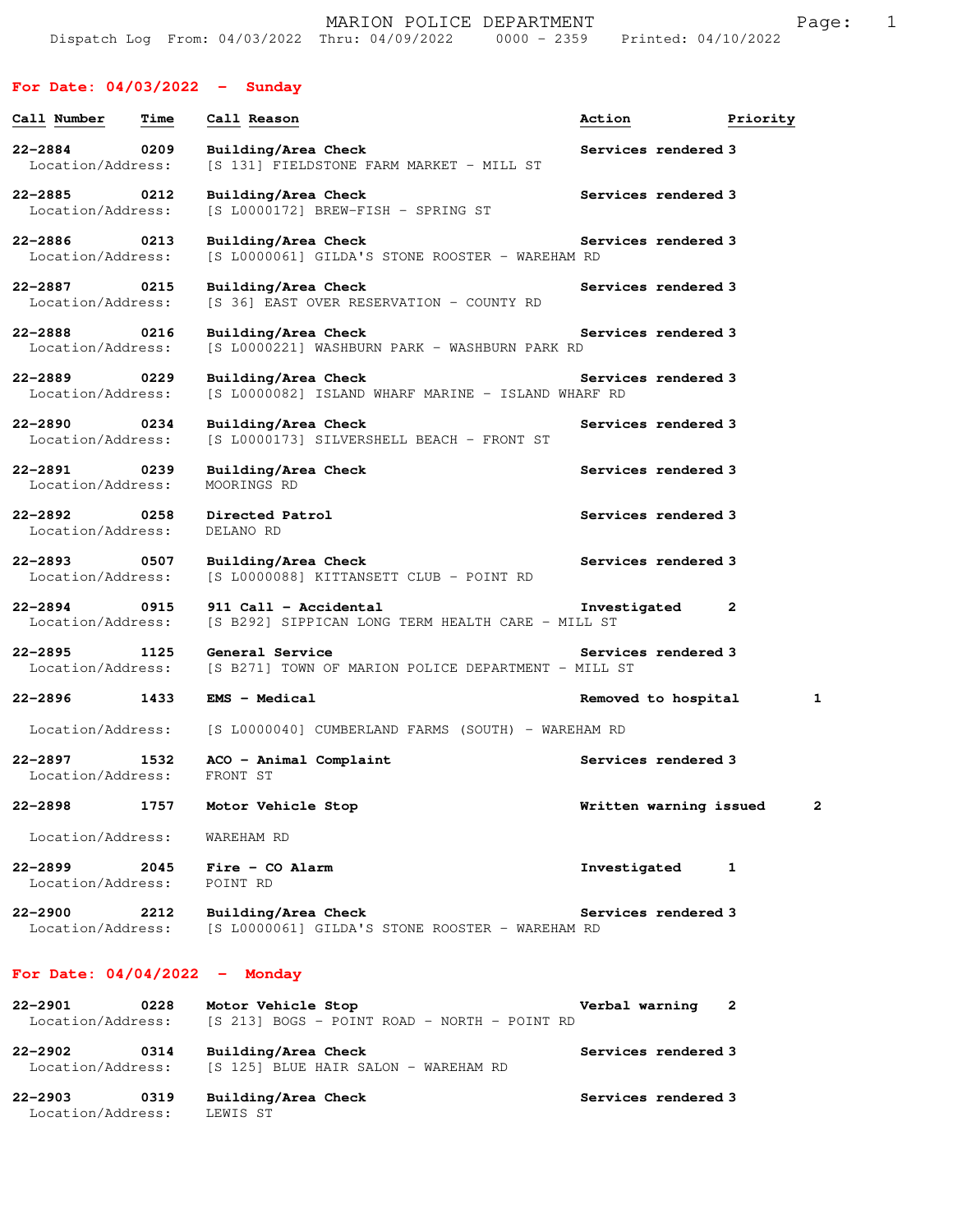|                                      |                   | MARION POLICE DEPARTMENT<br>Dispatch Log From: 04/03/2022 Thru: 04/09/2022 0000 - 2359 Printed: 04/10/2022 |                                | 2<br>Page:   |
|--------------------------------------|-------------------|------------------------------------------------------------------------------------------------------------|--------------------------------|--------------|
| $22 - 2904$<br>Location/Address:     | 0322              | Building/Area Check<br>[S L0000151] OLD LANDING WHARF - FRONT ST                                           | Services rendered 3            |              |
| 22-2905                              | 0558              | Burglar Alarm                                                                                              | Accidental/defective alarm 2   |              |
| Location/Address:                    |                   | [S L0000225] WELL'S SERVICE STATION - WAREHAM RD                                                           |                                |              |
| $22 - 2906$                          | 0713              | Motor Vehicle Stop                                                                                         | Written warning issued         | $\mathbf{2}$ |
| Location/Address:                    |                   | POINT RD + SHERMAN'S WAY                                                                                   |                                |              |
| 22-2907 0846<br>Location/Address:    |                   | $Fire - CO$ Alarm<br>POINT RD                                                                              | Services rendered 1            |              |
| $22 - 2908$                          | 0857<br>Location: | MVC - Property<br>[S3] 195 EASTBOUND                                                                       | Services rendered 2            |              |
| $22 - 2909$<br>Location/Address:     | 0943              | Waterways Area Patrol<br>MOORINGS RD                                                                       | Services rendered 3            |              |
| $22 - 2910$<br>Location/Address:     | 0953              | Waterways Area Patrol<br>[S L0000173] SILVERSHELL BEACH - FRONT ST                                         | Services rendered 3            |              |
| $22 - 2911$<br>Location/Address:     | 1018              | Waterways Area Patrol<br>PLANTING ISLAND RD                                                                | Services rendered 3            |              |
| $22 - 2912$<br>Location/Address:     | 1025              | Waterways Area Patrol<br>[S 81] DEPINA LANDING - RIVER RD                                                  | Services rendered 3            |              |
| $22 - 2913$                          | 1128              | 911 Call - Accidental                                                                                      | No service necessary           | $\mathbf{2}$ |
| Location/Address:                    |                   | [S L0000190] SPERRY SAILS - MARCONI LN                                                                     |                                |              |
| 22-2914<br>1142<br>Location/Address: |                   | Building/Area Check<br>COTTAGE LN                                                                          | Services rendered 3            |              |
| $22 - 2915$<br>Location/Address:     | 1155              | Motor Vehicle Complaint<br>CROSS NECK RD + DELANO RD                                                       | Investigated<br>2              |              |
| $22 - 2916$<br>Location/Address:     | 1230              | Building/Area Check<br>[S L0000159] TOWN OF MARION WATER TOWER - POINT ROAD - POINT RD                     | Services rendered 3            |              |
| $22 - 2917$<br>Location/Address:     | 1342              | Building/Area Check<br>ARROWHEAD LN                                                                        | Services rendered 3            |              |
| $22 - 2918$                          | 1429              | MVC - Property                                                                                             | Referred to other agency       | 2            |
| Location/Address:                    |                   | [S1] HOLLYWOODS RD                                                                                         |                                |              |
| $22 - 2919$                          | 1602              | EMS - Medical                                                                                              | Removed to hospital            | 1            |
| Location/Address:                    |                   | PINEY POINT RD                                                                                             |                                |              |
| $22 - 2920$<br>Location/Address:     | 2028              | Building/Area Check<br>[S L0000221] WASHBURN PARK - WASHBURN PARK RD                                       | Services rendered 3            |              |
| $22 - 2921$<br>Location/Address:     | 2108              | Motor Vehicle Stop<br>ALL HANDS DENTISTRY - WAREHAM RD                                                     | Verbal warning<br>$\mathbf{2}$ |              |
| $22 - 2922$<br>Location/Address:     | 2213              | Motor Vehicle Stop<br>[S L0000074] HILLER DODGE - MILL ST                                                  | Verbal warning<br>2            |              |
| 22-2923                              | 2224              | D.M.V.                                                                                                     | No such person can be found 3  |              |
| Location/Address:                    |                   | WEST OF RTE 105 - ROUTE 195 EAST                                                                           |                                |              |
| $22 - 2924$<br>Location/Address:     | 2244              | Building/Area Check<br>[S 118] MARION VILLAGE ESTATES - VILLAGE DR                                         | Services rendered 3            |              |
| 22-2925                              | 2322              | Motor Vehicle Stop                                                                                         | Verbal warning<br>$\mathbf{2}$ |              |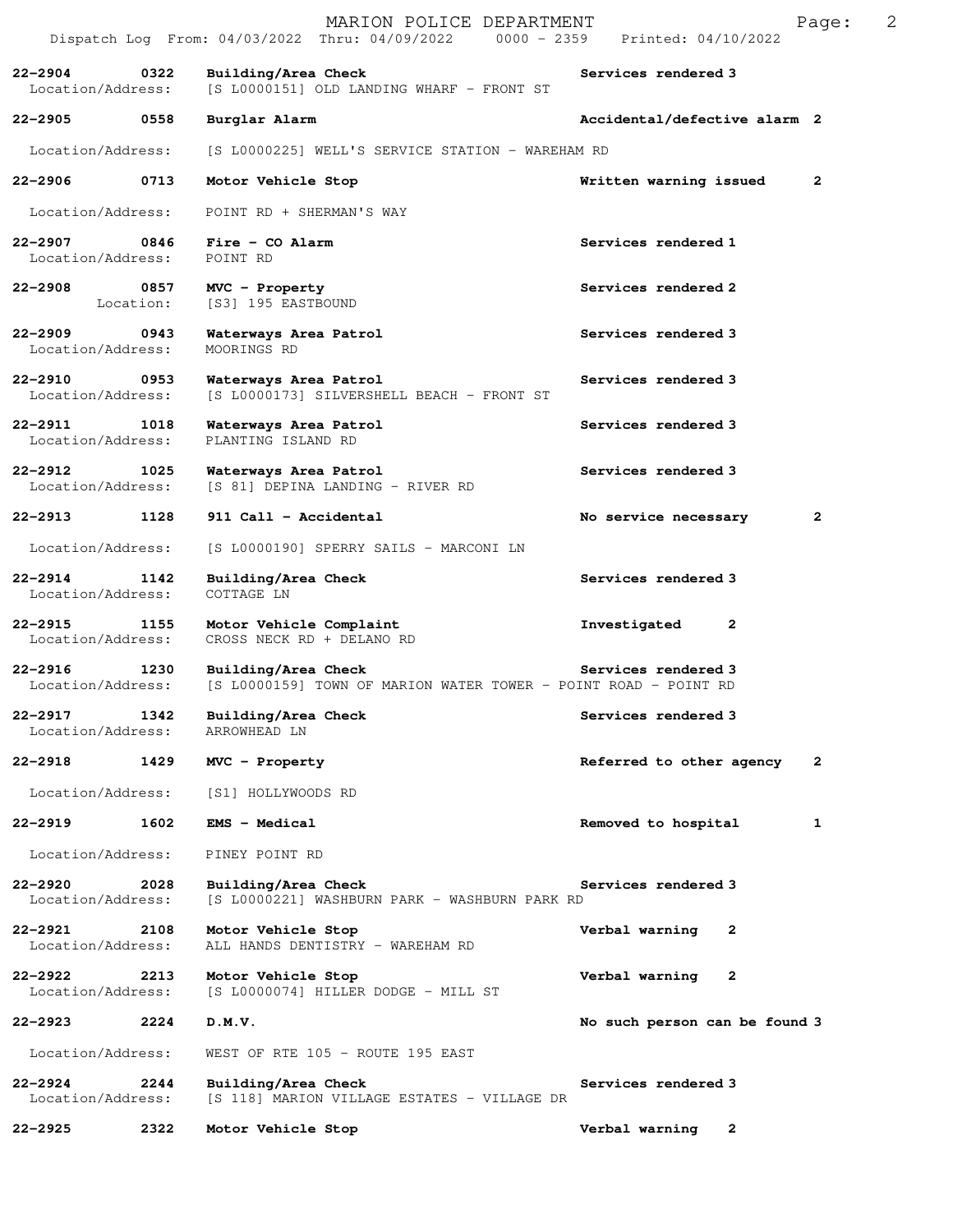Location/Address: POINT RD OVERPASS - ROUTE 195 EAST

## **For Date: 04/05/2022 - Tuesday**

| 22-2926 0538                                      | General Service<br>Location/Address: POINT RD + CREEK RD                      | Services rendered 3       |              |
|---------------------------------------------------|-------------------------------------------------------------------------------|---------------------------|--------------|
| 22-2927 0546 Directed Patrol<br>Location/Address: | POINT RD + JENNEY LN                                                          | Services rendered 3       |              |
| 22-2928                                           | 0554 Directed Patrol<br>Location/Address: POINT RD + BARROS DR                | Services rendered 3       |              |
| 22-2931 0818                                      | ACO - General Service                                                         | Referred to other agency  | 3            |
| Location/Address:                                 | WAREHAM RD + CREEK RD                                                         |                           |              |
| 22-2929<br>0820<br>Location/Address:              | Directed Patrol<br>[S L0000151] OLD LANDING WHARF - FRONT ST                  | Investigated<br>3         |              |
| $22 - 2930$<br>0826<br>Location/Address:          | Building/Area Check<br>COTTAGE LN                                             | Services rendered 3       |              |
| 0846<br>22-2932<br>Location/Address:              | Building/Area Check<br>[S 118] MARION VILLAGE ESTATES - VILLAGE DR            | Investigated<br>3         |              |
| 22-2933 0859<br>Location/Address:                 | ACO - General Service<br>JOANNE DR                                            | Services rendered 3       |              |
| 22-2934 0909<br>Location/Address:                 | Directed Patrol<br>DELANO RD                                                  | Investigated<br>3         |              |
| 22-2935<br>1000                                   | EMS - Mutual Aid                                                              | Removed to hospital       | $\mathbf{1}$ |
| Location/Address:                                 | [S3] MAIN ST                                                                  |                           |              |
| $22 - 2936$<br>1003<br>Location/Address:          | Building/Area Check<br>[S L0000173] SILVERSHELL BEACH - FRONT ST              | Services rendered 3       |              |
| 22-2937<br>1023<br>Location/Address:              | Directed Patrol<br>CONVERSE RD                                                | Investigated<br>3         |              |
| 22-2938<br>1224<br>Location/Address:              | Building/Area Check<br>[S L0000128] MARION SOCIAL CLUB - PUMPING STATION RD   | Services rendered 3       |              |
| 1249<br>$22 - 2939$<br>Location/Address:          | General Offense<br>[S B271] TOWN OF MARION POLICE DEPARTMENT - MILL ST        | Report assigned 2         |              |
| $22 - 2940$<br>1317<br>Location/Address:          | Assist/Other Police Department<br>ROUTE 195 WEST                              | Services rendered 2       |              |
| $22 - 2944$<br>1406<br>Location/Address:          | ACO - General Service<br>OLDE MEADOW RD                                       | Services rendered 3       |              |
| 22-2941<br>1447<br>Location/Address:              | Motor Vehicle Complaint<br>WAREHAM RD                                         | Unfounded<br>$\mathbf{2}$ |              |
| $22 - 2942$<br>1451<br>Location/Address:          | Fire - Alarm<br>WAREHAM RD                                                    | Investigated<br>1         |              |
| $22 - 2943$<br>1508<br>Location/Address:          | $9-1-1$ Call - Abandoned<br>[S B292] SIPPICAN LONG TERM HEALTH CARE - MILL ST | 2<br>Investigated         |              |
| 1522<br>$22 - 2945$<br>Location:                  | Waterways Area Patrol<br>[S L0000019] BIRD ISLAND                             | Services rendered 3       |              |
| $22 - 2946$<br>1524<br>Location:                  | Waterways Area Patrol<br>AUCOOT COVE                                          | Services rendered 3       |              |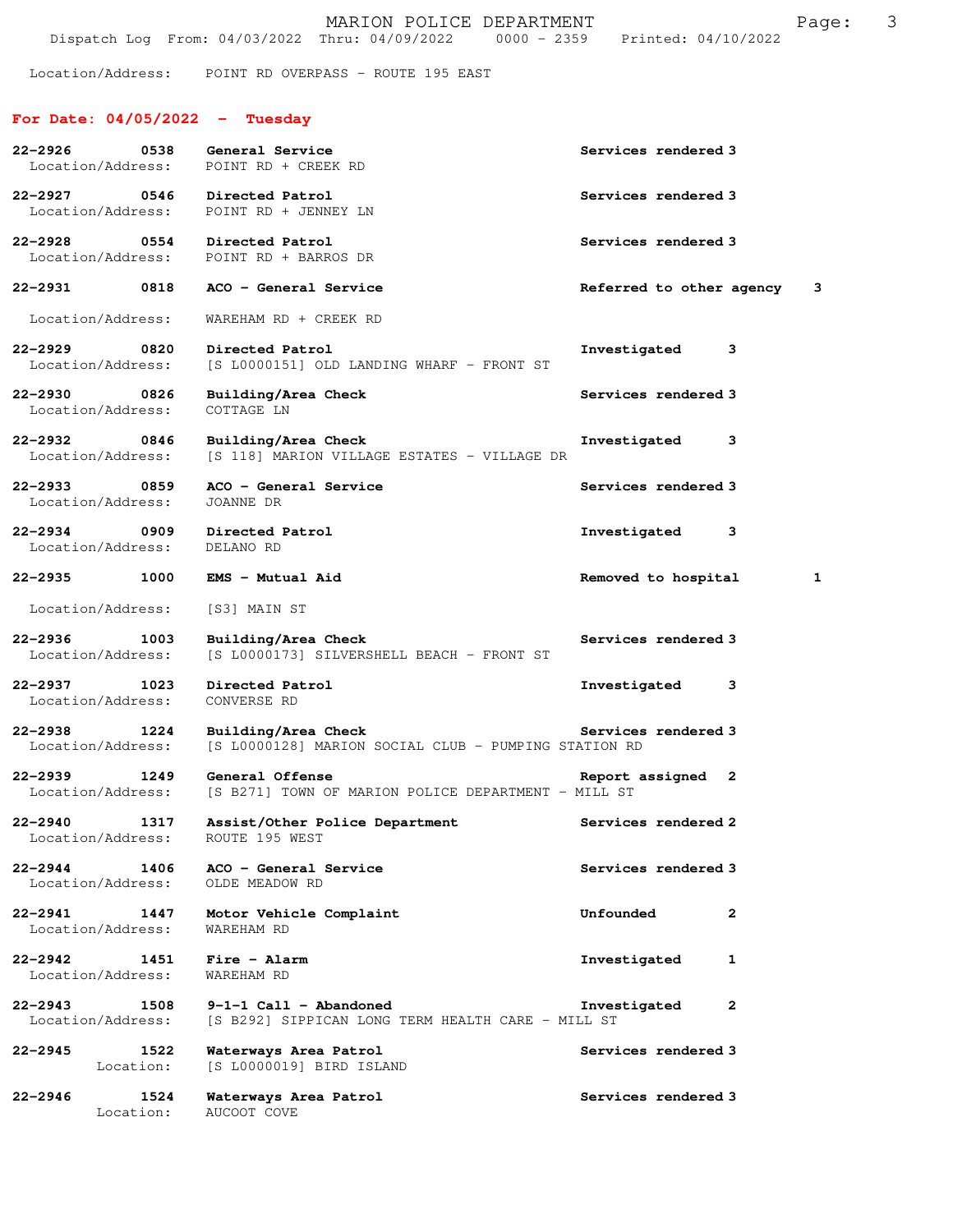|                                  |                   | MARION POLICE DEPARTMENT<br>Dispatch Log From: 04/03/2022 Thru: 04/09/2022 0000 - 2359 Printed: 04/10/2022 |                              | Page:        | 4 |
|----------------------------------|-------------------|------------------------------------------------------------------------------------------------------------|------------------------------|--------------|---|
| $22 - 2948$                      | 1525              | <b>EMS - Medical</b>                                                                                       | Removed to hospital          | 1            |   |
| Location/Address:                |                   | POINT RD                                                                                                   |                              |              |   |
| 22–2947                          | 1526<br>Location: | Waterways Area Patrol<br>CLEVELAND LEDHE                                                                   | Services rendered 3          |              |   |
| $22 - 2949$<br>Location/Address: | 1628              | Building/Area Check<br>COTTAGE LN                                                                          | Services rendered 3          |              |   |
| 22-2950<br>Location/Address:     | 1702              | Building/Area Check<br>GREEN ST                                                                            | Services rendered 3          |              |   |
| 22-2951                          | 1732              | General Service                                                                                            | Referred to other agency     | 3            |   |
| Location/Address:                |                   | BAYVIEW RD                                                                                                 |                              |              |   |
| $22 - 2952$<br>Location/Address: | 1918              | Building/Area Check<br>[S L0000003] ADVENT CHRISTIAN CAMPGROUNDS - OAKDALE AVE                             | Services rendered 3          |              |   |
| $22 - 2953$<br>Location/Address: | 1937              | Suspicious Activity<br>[S 04999] CAMP HADLEY - COUNTY RD                                                   | 2<br>Investigated            |              |   |
| $22 - 2954$                      | 2023              | Burglar Alarm                                                                                              | Accidental/defective alarm 2 |              |   |
| Location/Address:                |                   | COVE CIR                                                                                                   |                              |              |   |
| $22 - 2955$<br>Location/Address: | 2039              | Building/Area Check<br>LANDING RD                                                                          | Services rendered 3          |              |   |
| $22 - 2956$<br>Location/Address: | 2115              | Assist/Other Police Department<br>[S2] SEASONS - CRANBERRY HWY                                             | Services rendered 2          |              |   |
| 22–2957<br>Location/Address:     | 2123              | Building/Area Check<br>[S 212] BOYD'S FIREWOOD - FRONT ST                                                  | Services rendered 3          |              |   |
| $22 - 2958$<br>Location/Address: | 2203              | Building/Area Check<br>TOWN LINE - MILL ST                                                                 | Services rendered 3          |              |   |
| $22 - 2959$<br>Location/Address: | 2209              | Building/Area Check<br>[S L0000173] SILVERSHELL BEACH - FRONT ST                                           | Services rendered 3          |              |   |
| 22–2960<br>Location/Address:     | 2223              | Building/Area Check<br>[S 79] ROSE & VICKI'S - WAREHAM RD                                                  | Services rendered 3          |              |   |
| 22-2961<br>Location/Address:     | 2224              | Building/Area Check<br>[S B293] MARCONI VILLAGE - MILL ST                                                  | Services rendered 3          |              |   |
|                                  |                   | For Date: $04/06/2022 -$ Wednesday                                                                         |                              |              |   |
| 22-2962                          | 0000              | Suspicious Activity                                                                                        | No service necessary         | $\mathbf{2}$ |   |
| Location/Address:                |                   | PIT AREA - SHERMAN'S WAY                                                                                   |                              |              |   |
| $22 - 2963$                      | 0022              | Fire - Alarm                                                                                               | Accidental/defective alarm 1 |              |   |
| Location/Address:                |                   | TABOR-CORNELIA HALL - SPRING ST                                                                            |                              |              |   |
| 22-2964<br>Location/Address:     | 0150              | Building/Area Check<br>[S B392] SIPPICAN SCHOOL - SPRING ST                                                | Investigated<br>з            |              |   |

**22-2965 0150 Building/Area Check Services rendered 3**  Location/Address: [S 82] MARION COMPUTER STORE - WAREHAM RD

22-2966 0153 Building/Area Check Services rendered 3 Location/Address: [S B621] TOWN OF MARION FIRE DEPT. STATION 2 - POINT RD

**22-2967 0156 Directed Patrol Services rendered 3**  Location/Address: WATER ST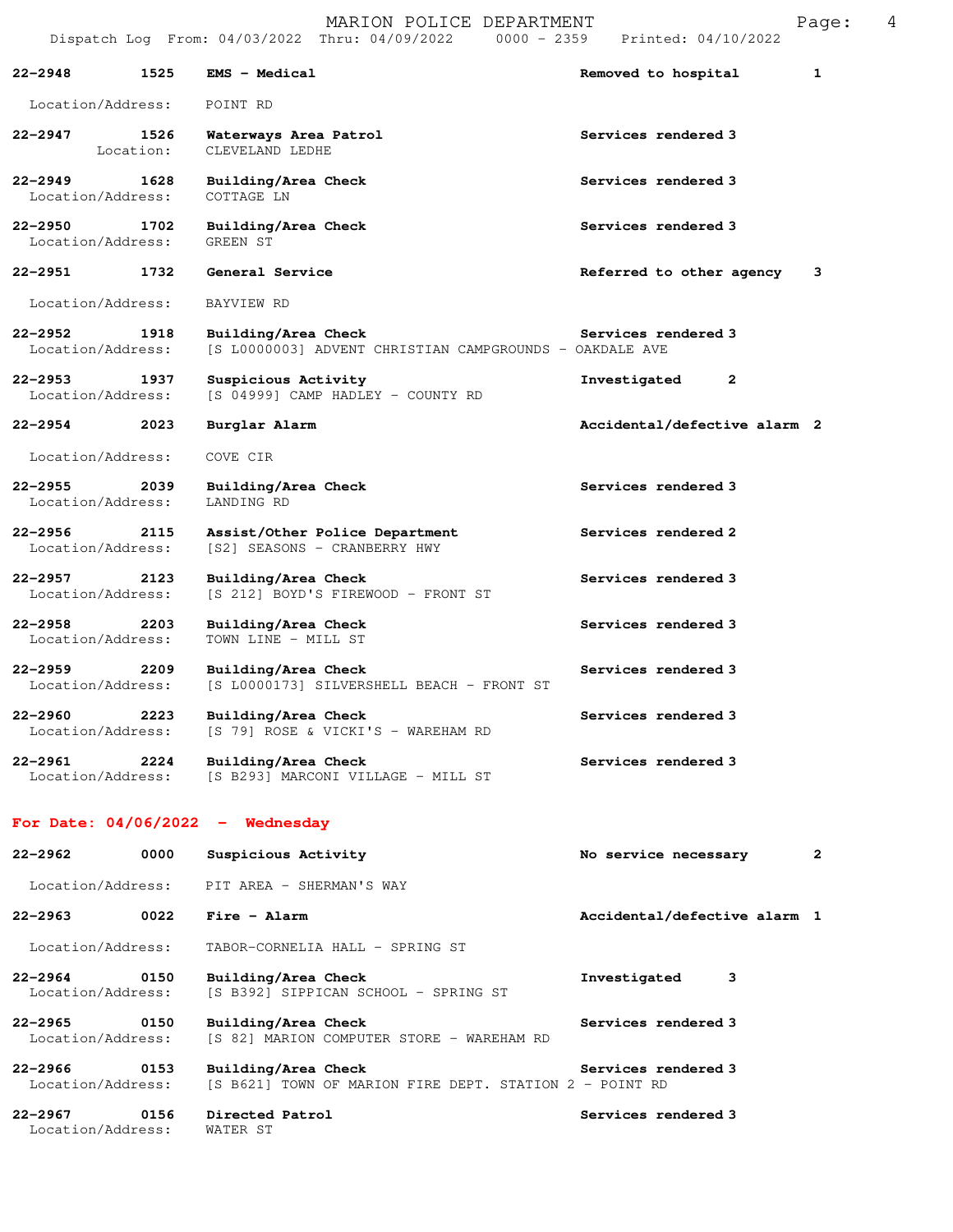**22-2968 0156 Building/Area Check Services rendered 3 Iocation/Address:** JOANNE DR Location/Address: **22-2969 0159 Building/Area Check Services rendered 3**  Location/Address: [S L0000173] SILVERSHELL BEACH - FRONT ST **22-2970 0204 Building/Area Check Services rendered 3** <br>Location/Address: [S L0000172] BREW-FISH - SPRING ST [S L0000172] BREW-FISH - SPRING ST **22-2971 0208 Building/Area Check Investigated 3**  Location/Address: MOORINGS RD **22-2972 0215 Building/Area Check Investigated 3**  Location/Address: CONVERSE RD **22-2973 0220 Building/Area Check Investigated 3**  [S L0000074] HILLER DODGE - MILL ST **22-2974 0226 Directed Patrol Investigated 3**  Vicinity of: TOWN LINE - MILL ST **22-2975 0307 Directed Patrol Services rendered 3**  Location/Address: POINT RD 22-2976 0330 Building/Area Check Services rendered 3 Location/Address: [S 125] BLUE HAIR SALON - WAREHAM RD [S 125] BLUE HAIR SALON - WAREHAM RD **22-2977 0401 Directed Patrol Services rendered 3**  Location/Address: **22-2978 0512 Building/Area Check Investigated 3**  Location/Address: [S L0000054] TOWN OF MARION EVERGREEN CEMETERY - MILL ST **22-2979 0543 Building/Area Check Investigated 3**  Location/Address: [S L0000114] TOWN OF MARION DEPARTMENT OF PUBLIC WORKS - MILL ST **22-2980 0810 Fraud Report assigned 3**  Location/Address: CONVERSE RD **22-2981 0920 D.M.V. Services rendered 3**  Location/Address: WAREHAM RD **22-2982 0940 Motor Vehicle Stop Written warning issued 2** Location/Address: POINT RD + JOANNE DR **22-2983 0950 Officer Wanted Investigated 2**  Location/Address: [S B293] MARCONI VILLAGE - MILL ST **22-2984 1317 EMS - Medical Services rendered 1**  Location/Address: BEACH ST **22-2985 1423 EMS - Medical Services rendered 1 Services rendered 1 I**ocation/Address: BRIGGS LN Location/Address: **22-2986 1639 Directed Patrol Services rendered 3**  Location/Address: COUNTY RD **22-2987 1649 ACO - Animal Complaint Investigated 3**  Location/Address: LEWIS ST **22-2988 1738 Burglar Alarm Accidental/defective alarm 2** Location/Address: ARROWHEAD LN **22-2989 1920 Directed Patrol Services rendered 3**  Location/Address: FRONT ST **22-2990 1939 Fire - Alarm Accidental/defective alarm 1**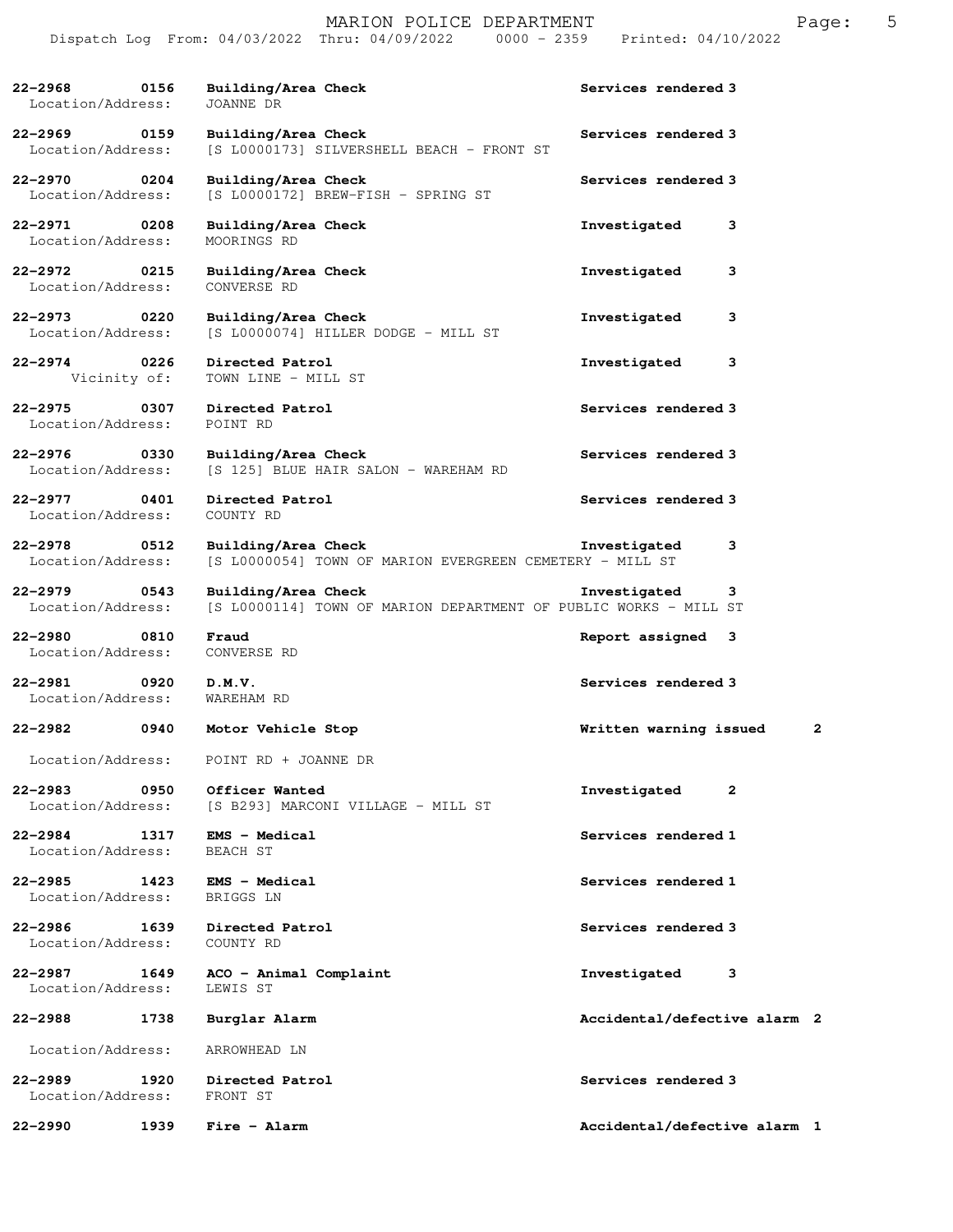|                                     |      | Dispatch Log From: 04/03/2022 Thru: 04/09/2022 0000 - 2359 Printed: 04/10/2022                                                   |                                |              |
|-------------------------------------|------|----------------------------------------------------------------------------------------------------------------------------------|--------------------------------|--------------|
| Location/Address: SPRING ST         |      |                                                                                                                                  |                                |              |
| 22-2991 2021                        |      | Building/Area Check Services rendered 3<br>Location/Address: [S L0000123] TOWN OF MARION HARBORMASTER'S OFFICE - ISLAND WHARF RD |                                |              |
|                                     | 2059 | <b>Suspicious Motor Vehicle</b>                                                                                                  | Area search negative           | $\mathbf{2}$ |
| Location/Address:                   |      | MILL ST + CONVERSE RD                                                                                                            |                                |              |
|                                     |      | 22-2993 2103 Assist/Other Police Department                                                                                      | Removed to hospital            | 2            |
| Location/Address:                   |      | [S3] FEARING HILL + BLACKMOOR                                                                                                    |                                |              |
|                                     |      | Suspicious Motor Vehicle                                                                                                         | Area search negative           | 2            |
| Location/Address:                   |      | GREAT HILL - DELANO RD                                                                                                           |                                |              |
| 22-2995 2131<br>Location/Address:   |      | Building/Area Check<br>[S 118] MARION VILLAGE ESTATES - VILLAGE DR                                                               | Services rendered 3            |              |
| 22-2996 2330                        |      | Building/Area Check<br>Location/Address: [S L0000054] TOWN OF MARION EVERGREEN CEMETERY - MILL ST                                | Services rendered 3            |              |
|                                     |      | For Date: $04/07/2022 -$ Thursday                                                                                                |                                |              |
| Location/Address:                   | 0051 | General Service<br>HOLLY RD                                                                                                      | Services rendered 3            |              |
| Location/Address:                   |      | 22-2998 0107 Building/Area Check<br>WINGS COVE - DELANO RD                                                                       | Investigated<br>3              |              |
| 22-2999 0115<br>Location/Address:   |      | Building/Area Check<br>HAGEMANN WOODS - POINT RD                                                                                 | Services rendered 3            |              |
| 22-3000<br>Location/Address:        | 0116 | Building/Area Check<br>[S B621] TOWN OF MARION FIRE DEPT. STATION 2 - POINT RD                                                   | Services rendered 3            |              |
| 22-3001 0120<br>Location/Address:   |      | Directed Patrol<br>JOANNE DR                                                                                                     | Investigated<br>3              |              |
| 22-3002                             | 0135 | Building/Area Check<br>Location/Address: [S L0000151] OLD LANDING WHARF - FRONT ST                                               | Investigated<br>3              |              |
| 22–3003<br>Location/Address:        | 0215 | Building/Area Check<br>[S L0000074] HILLER DODGE - MILL ST                                                                       | Investigated<br>3              |              |
| 22–3004<br>Location/Address:        | 0258 | Building/Area Check<br>[S L0000114] TOWN OF MARION DEPARTMENT OF PUBLIC WORKS - MILL ST                                          | Investigated<br>3              |              |
| 22-3005 0307<br>Location/Address:   |      | Motor Vehicle Stop<br>POINT RD + WAREHAM RD                                                                                      | Verbal warning<br>$\mathbf{2}$ |              |
| 22-3006<br>Location/Address:        | 0316 | Building/Area Check<br>[S 81] DEPINA LANDING - RIVER RD                                                                          | Services rendered 3            |              |
| 22-3007 0507<br>Location/Address:   |      | Found Property<br>[S B271] TOWN OF MARION POLICE DEPARTMENT - MILL ST                                                            | Services rendered 3            |              |
| 22-3008<br>Location/Address:        | 0522 | General Service<br>POINT RD + CREEK RD                                                                                           | Services rendered 3            |              |
| 22-3009 22-300<br>Location/Address: | 0532 | General Service<br>MILL ST + PARLOWTOWN RD                                                                                       | Services rendered 3            |              |
| 22-3010<br>Location/Address:        |      | 0545 Directed Patrol<br>POINT RD + BARROS DR                                                                                     | Services rendered 3            |              |
| 22-3011                             | 0614 | Directed Patrol                                                                                                                  | Services rendered 3            |              |

MARION POLICE DEPARTMENT FRIME Page: 6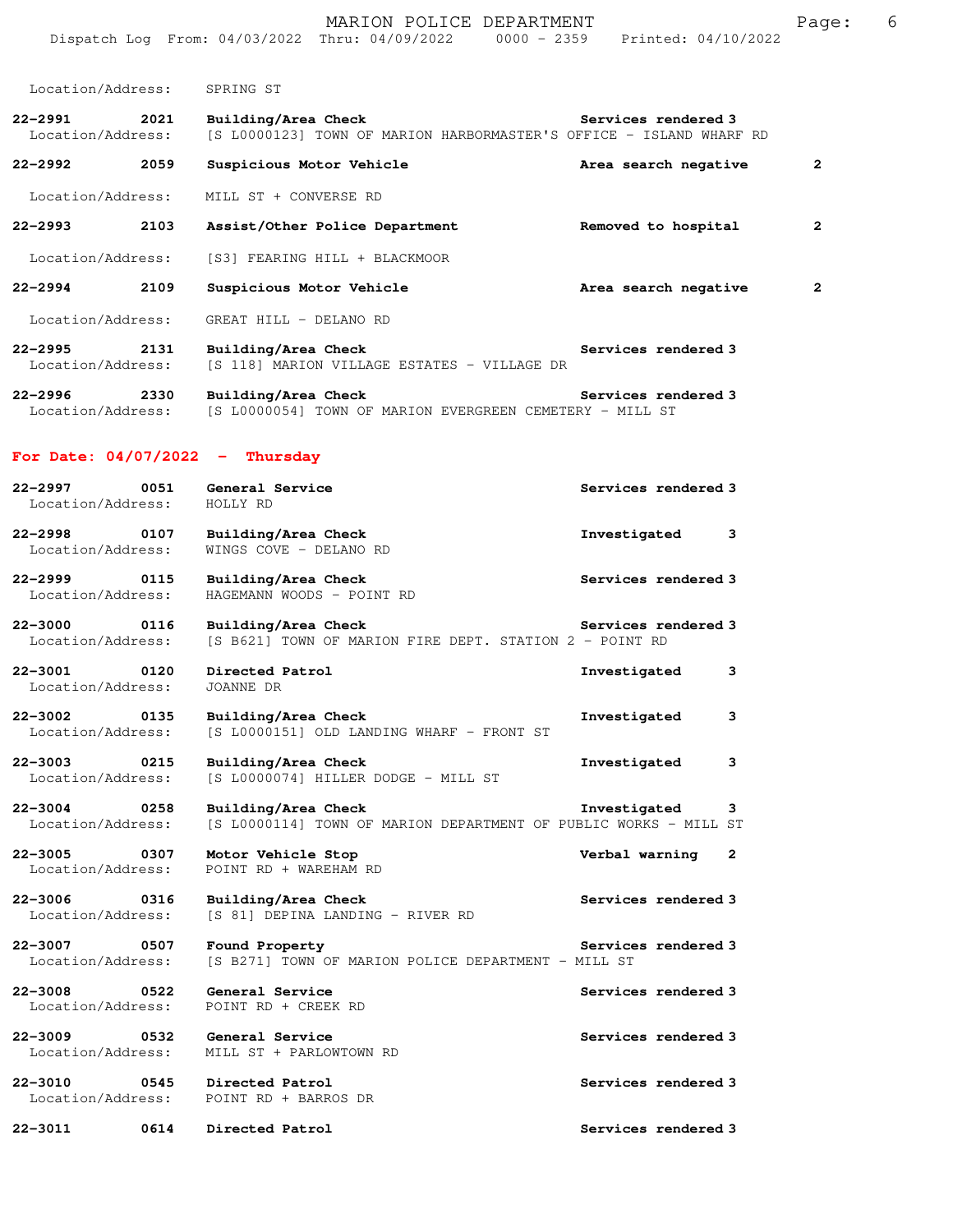|                                          |      | MARION POLICE DEPARTMENT<br>Dispatch Log From: 04/03/2022 Thru: 04/09/2022 0000 - 2359 Printed: 04/10/2022 |                               |              | Page:        | 7 |
|------------------------------------------|------|------------------------------------------------------------------------------------------------------------|-------------------------------|--------------|--------------|---|
| Location/Address:                        |      | MILL ST + PARLOWTOWN RD                                                                                    |                               |              |              |   |
| $22 - 3012$<br>Location/Address:         | 0620 | Motor Vehicle Stop<br>MILL ST + SPARROW LN                                                                 | Verbal warning                | 2            |              |   |
| 22-3013 0633<br>Location/Address:        |      | Motor Vehicle Stop<br>MILL ST                                                                              | Verbal warning                | $\mathbf{2}$ |              |   |
| $22 - 3014$<br>Location/Address:         | 0713 | Motor Vehicle Stop<br>[S 11] HARDING SAILS, INC - MILL ST                                                  | Verbal warning                | 2            |              |   |
| 22-3015 0927<br>Location/Address:        |      | Building/Area Check<br>[S L0000221] WASHBURN PARK - WASHBURN PARK RD                                       | Investigated                  | 3            |              |   |
| $22 - 3016$<br>Location/Address:         | 0939 | Building/Area Check<br>HERMITAGE RD                                                                        | Investigated                  | 3            |              |   |
| $22 - 3017$<br>Location/Address:         | 1001 | Directed Patrol<br>[S L0000061] GILDA'S STONE ROOSTER - WAREHAM RD                                         | Investigated                  | 3            |              |   |
| $22 - 3019$<br>Location/Address:         | 1005 | Follow Up Investigation<br>[S B271] TOWN OF MARION POLICE DEPARTMENT - MILL ST                             | Services rendered 3           |              |              |   |
| $22 - 3020$<br>Location/Address:         | 1028 | Follow Up Investigation<br>[S B271] TOWN OF MARION POLICE DEPARTMENT - MILL ST                             | Services rendered 3           |              |              |   |
| 1030<br>$22 - 3018$<br>Location/Address: |      | Directed Patrol<br>COUNTY RD                                                                               | Investigated                  | 3            |              |   |
| $22 - 3021$<br>1242<br>Location/Address: |      | Directed Patrol<br>DELANO RD                                                                               | Investigated                  | 3            |              |   |
| 22-3022 1404                             |      | 9-1-1 Call - Abandoned                                                                                     | No service necessary          |              | $\mathbf{2}$ |   |
| Location/Address:                        |      | [S B292] SIPPICAN LONG TERM HEALTH CARE - MILL ST                                                          |                               |              |              |   |
| 22-3023                                  | 1633 | Paper Service                                                                                              | No such person can be found 3 |              |              |   |
| Location/Address:                        |      | [S 21] SANTOROS PIZZA AND MORE - WAREHAM RD                                                                |                               |              |              |   |
| $22 - 3024$                              | 1638 | Paper Service                                                                                              | Message/summons delivered 3   |              |              |   |
| Location/Address:                        |      | COTTAGE ST                                                                                                 |                               |              |              |   |
| $22 - 3025$<br>Location/Address:         | 1913 | Building/Area Check<br>BLACKHALL CT                                                                        | Services rendered 3           |              |              |   |
| $22 - 3026$<br>Location/Address:         | 1943 | Motor Vehicle Stop<br>[S L0000054] TOWN OF MARION EVERGREEN CEMETERY - MILL ST                             | Verbal warning                | 2            |              |   |
| $22 - 3027$<br>Location/Address:         | 2048 | Building/Area Check<br>[S L0000123] TOWN OF MARION HARBORMASTER'S OFFICE - ISLAND WHARF RD                 | Services rendered 3           |              |              |   |
| $22 - 3028$<br>Location/Address:         | 2053 | Building/Area Check<br>[S L0000023] BURR BROTHERS BOAT YARD - FRONT ST                                     | Services rendered 3           |              |              |   |
| $22 - 3029$                              | 2130 | Assist/Other Police Department                                                                             | Brought to station            |              | $\mathbf{2}$ |   |
| Location/Address:                        |      | COTTAGE ST                                                                                                 |                               |              |              |   |
| $22 - 3030$                              | 2146 | Burglar Alarm                                                                                              | Accidental/defective alarm 2  |              |              |   |
| Location/Address:                        |      | EAST AVE                                                                                                   |                               |              |              |   |

## **For Date: 04/08/2022 - Friday**

| 22-3031 | 0457      | Building/Area Check | Services rendered 3 |
|---------|-----------|---------------------|---------------------|
|         | Location: | BREWFISH            |                     |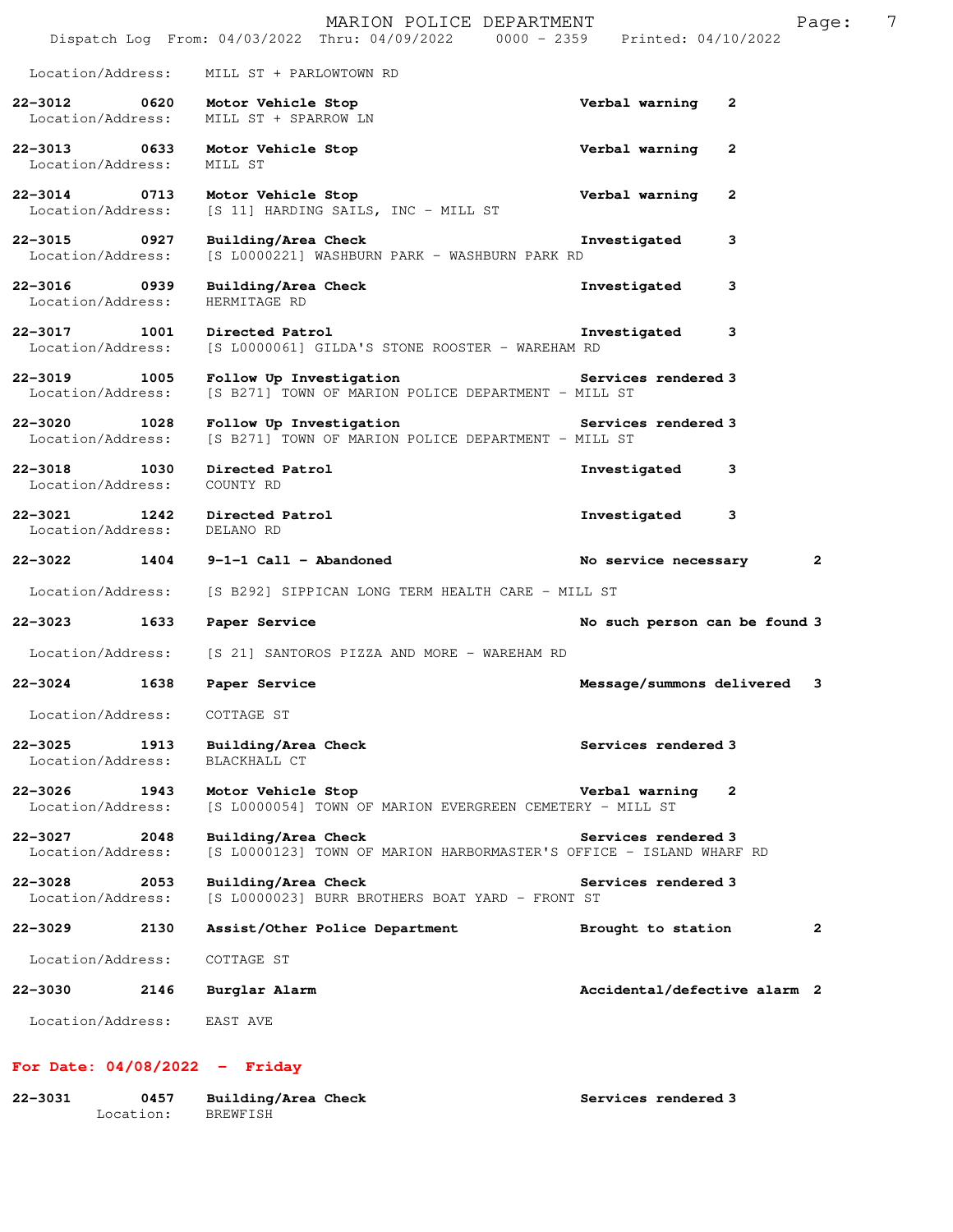|                                      |      | MARION POLICE DEPARTMENT<br>Dispatch Log From: 04/03/2022 Thru: 04/09/2022 0000 - 2359 Printed: 04/10/2022            |                              | Page: | 8 |
|--------------------------------------|------|-----------------------------------------------------------------------------------------------------------------------|------------------------------|-------|---|
| 22-3032 0459<br>Location/Address:    |      | Building/Area Check <b>Example 2</b> Investigated 3<br>[S L0000182] SIPPICAN SCHOOL BASEBALL FIELD - PARK ST          |                              |       |   |
| 22-3033 0501<br>Location/Address:    |      | Building/Area Check<br>[S L0000216] CHILDRENS ACADEMY - COUNTY RD                                                     | Services rendered 3          |       |   |
| 22-3034 0501<br>Location/Address:    |      | Building/Area Check<br>[S B393] ELIZABETH TABER LIBRARY - SPRING ST                                                   | Investigated<br>3            |       |   |
| 0610<br>22-3035<br>Location/Address: |      | Building/Area Check<br>[S L0000151] OLD LANDING WHARF - FRONT ST                                                      | Investigated<br>3            |       |   |
| 22-3036                              | 0612 | <b>EMS - Medical</b>                                                                                                  | Removed to hospital          | 1     |   |
| Location/Address:                    |      | [S B512] LITTLE NECK VILLAGE APT 301 - WAREHAM RD                                                                     |                              |       |   |
|                                      |      | 22-3037 0725 EMS - Medical                                                                                            | Removed to hospital          | 1     |   |
| Location/Address:                    |      | [S 188] DORAN WAY                                                                                                     |                              |       |   |
| 22-3038                              |      | 0736 EMS - Medical                                                                                                    | Removed to hospital          | 1     |   |
| Location/Address:                    |      | [S B292] SIPPICAN LONG TERM HEALTH CARE - MILL ST                                                                     |                              |       |   |
| 22-3039 0815<br>Location/Address:    |      | ACO - Animal Complaint<br>[S L0000191] SPIRITS, INC. - FRONT ST                                                       | Investigated 3               |       |   |
| 22-3040 0943<br>Location/Address:    |      | <b>EMS - Medical</b><br>[S 171] WAREHAM RD                                                                            | Services rendered 1          |       |   |
| Location/Address:                    |      | 22-3041 1206 General Service<br>BRIGGS LN                                                                             | Services rendered 3          |       |   |
| Location/Address:                    |      | 22-3042 1226 Motor Vehicle Stop<br>[S A41] WAREHAM RD                                                                 | Verbal warning<br>2          |       |   |
| $22 - 3043$                          |      | Report assigned 2<br>1314 Motor Vehicle Stop<br>Location/Address: [S 98] OVERPASS - ROUTE 105 AT ROUTE 195 - FRONT ST |                              |       |   |
|                                      |      | 22-3044 1416 EMS - Mutual Aid                                                                                         | No service necessary         | 1     |   |
| Location/Address:                    |      | [S3] REDWOOD PARK - CHURCH AVE                                                                                        |                              |       |   |
| $22 - 3045$<br>Location/Address:     | 1612 | MVC - Property<br>[S L0000172] BREW-FISH - SPRING ST                                                                  | Report assigned 2            |       |   |
| 22-3046<br>Location/Address:         | 1711 | General Service<br>[S B271] TOWN OF MARION POLICE DEPARTMENT - MILL ST                                                | Services rendered 3          |       |   |
| 22-3047                              | 1828 | Health/Welfare                                                                                                        | Removed to hospital          | 3     |   |
| Location/Address:                    |      | AUTUMN LN                                                                                                             |                              |       |   |
| $22 - 3048$<br>Location/Address:     | 2026 | Assist/Other Police Department<br>[S3] WOODS AT WAREHAM - SWIFT'S BEACH RD                                            | Services rendered 2          |       |   |
| $22 - 3049$<br>Location/Address:     | 2041 | Building/Area Check<br>[S L0000061] GILDA'S STONE ROOSTER - WAREHAM RD                                                | Services rendered 3          |       |   |
| $22 - 3050$                          | 2141 | <b>EMS - Medical</b>                                                                                                  | Accidental/defective alarm 1 |       |   |
| Location/Address:                    |      | ICHABOD LN                                                                                                            |                              |       |   |
| 22-3051                              | 2205 | Paper Service                                                                                                         | Message/summons delivered 3  |       |   |
| Location/Address:                    |      | HAMMETT'S COVE DR                                                                                                     |                              |       |   |
| $22 - 3052$<br>Location/Address:     | 2211 | Assist/Other Police Department<br>[S1] MATTAPOISETT LAUNDRY MAT - COUNTY RD                                           | Services rendered 2          |       |   |